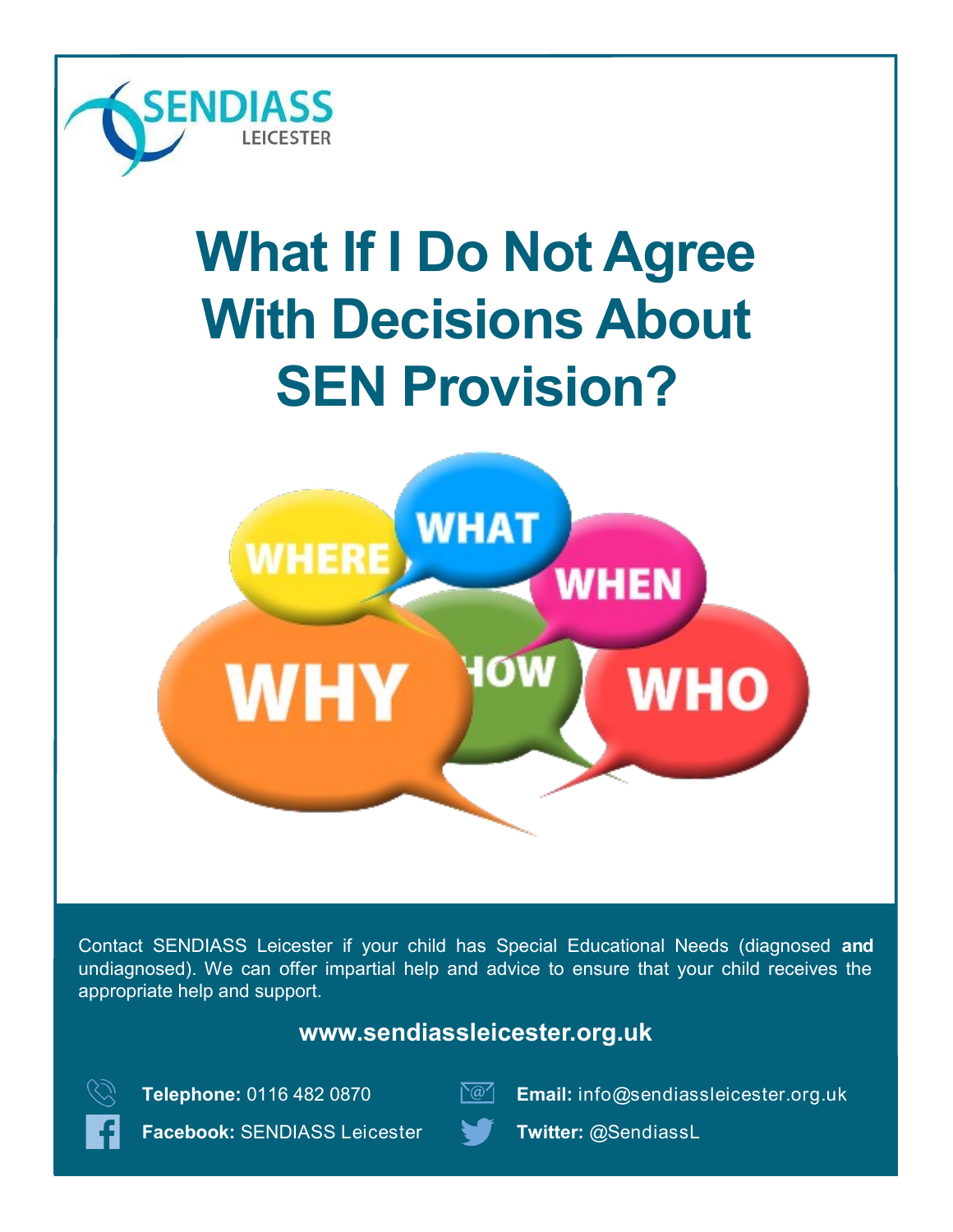#### **SENDIASS Leicester Page**

This information is about what you can do if your child has special educational needs (SEN) or a disability and you are unhappy about the help they are getting.

We can:

- listen to your concerns
- help you sort out the issues
- identify other people who can support you
- help you decide what to do next
- explain the law and your rights.

The SEND Code of Practice says:

Decisions about provision for children and young people with SEN or disabilities should be made jointly by providers, parents, and children and young people themselves, taking a person-centred approach, with the views of children, young people and parents taken into account when those decisions are made.

**6.1**

# **First Steps**

If you are not happy about the help that your child has at school the first step is to talk to their teacher, or to the Special Educational Needs Coordinator or the headteacher.

If your child has an Education, Health and Care plan you can also contact Leicester City Council, Special Education Service 0116 454 2050 or ses@leicester.gov.uk.

We can also help you prepare for and attend a meeting. If you still have concerns we can help you decide what to do next.

## **What next?**

If you still have a problem you might be able to:

- Seek some help to put your concerns forward
- Make a complaint
- Ask for independent disagreement resolution of mediation
- Appeal against a decision

We can tell you more about each of these and help you decide what to do.



## **Seeking Help**

It might be helpful to ask a friend or relative to attend a meeting with you.

We can give you impartial information and advice about possible ways forward.

We might also be able to offer you independent support, or tell you about local or national groups that provide information and advice.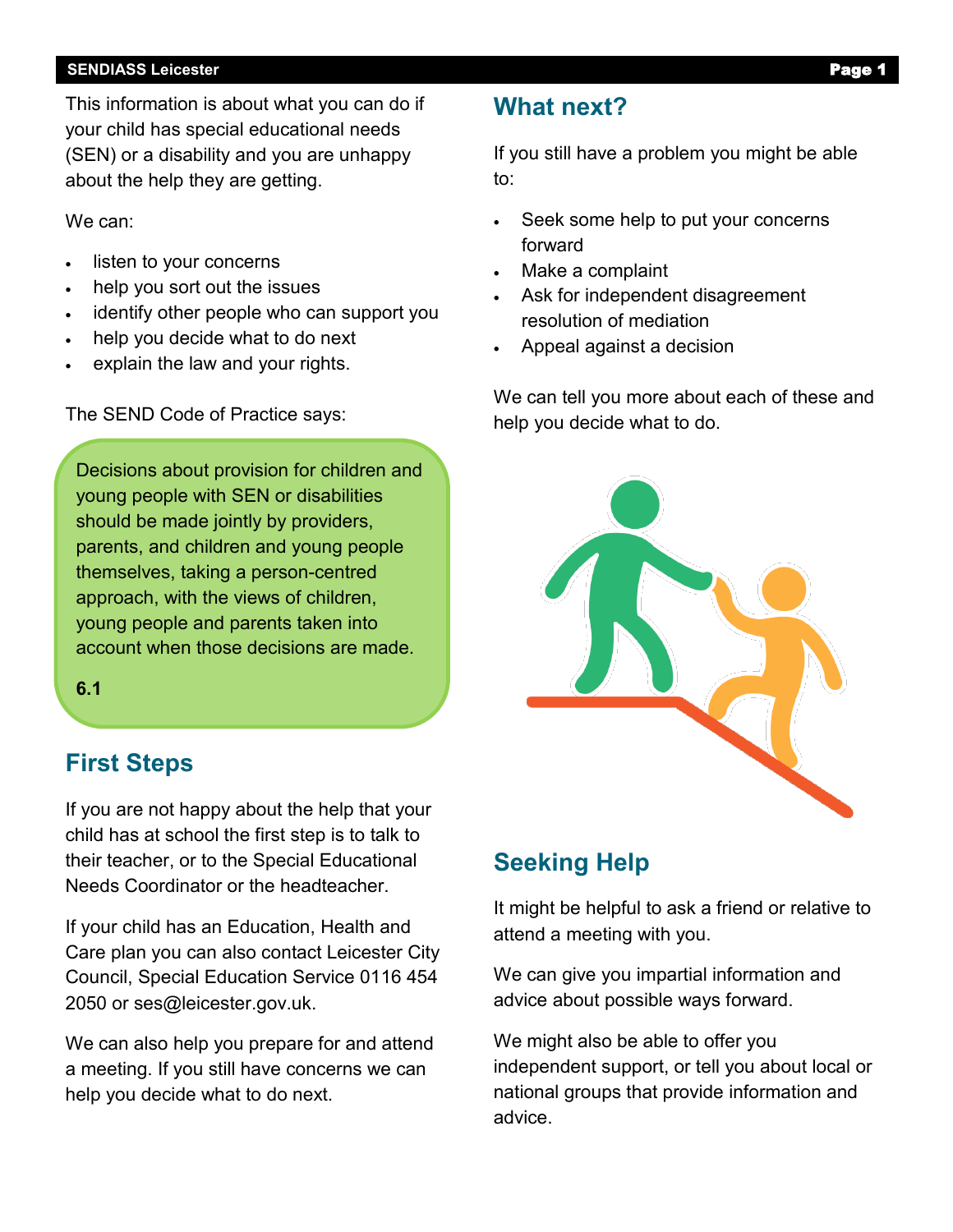#### **Disagreeing with Decision on SEN Provision Page 2**



## **Making a Complaint**

All schools, colleges and the local authority have a complaints procedure. They will send you a form if you ask for it. You will usually need to:

- have tried to resolve your complaint by speaking to the right people
- put your complaint in writing, using the word 'complaint'
- be clear about all the issues you want resolved
- state what you want to happen
- give a reasonable time by which you would like a response.

If you are not happy with the outcome of making a complaint or feel that it has not been dealt with properly we can give you information on what to do next.

You can find out more about complaints procedures in the **SEND Code of Practice**  sections 11.2 and 11.67 to 11.111.

If you want help to understand the different procedures, or advice on which to use, please contact us.

## **Disagreement Resolution**

Most disagreements can be sorted out by talking with the school, college, local authority, or Clinical Commissioning Group.

The SEND Code of Practice says:

Decisions about provision for children and young people with SEN should be made as soon as possible. In most cases this will be achieved by early years providers, schools, colleges, local authorities and clinical commissioning groups (CCGs) working closely together and agreeing what should be provided with parents and young people.

**11.3**

Sometimes it can be difficult to reach agreement. We can help you by providing impartial information, advice and support.

The SEND Code of Practice says:

Local authorities must make disagreement resolution services available to parents and young people. Use of the disagreement resolution services is voluntary and has to be with the agreement of all parties. The service, while commissioned by it, must be independent of the local authority – noone who is directly employed by a local authority can provide disagreement resolution services.

**11.6**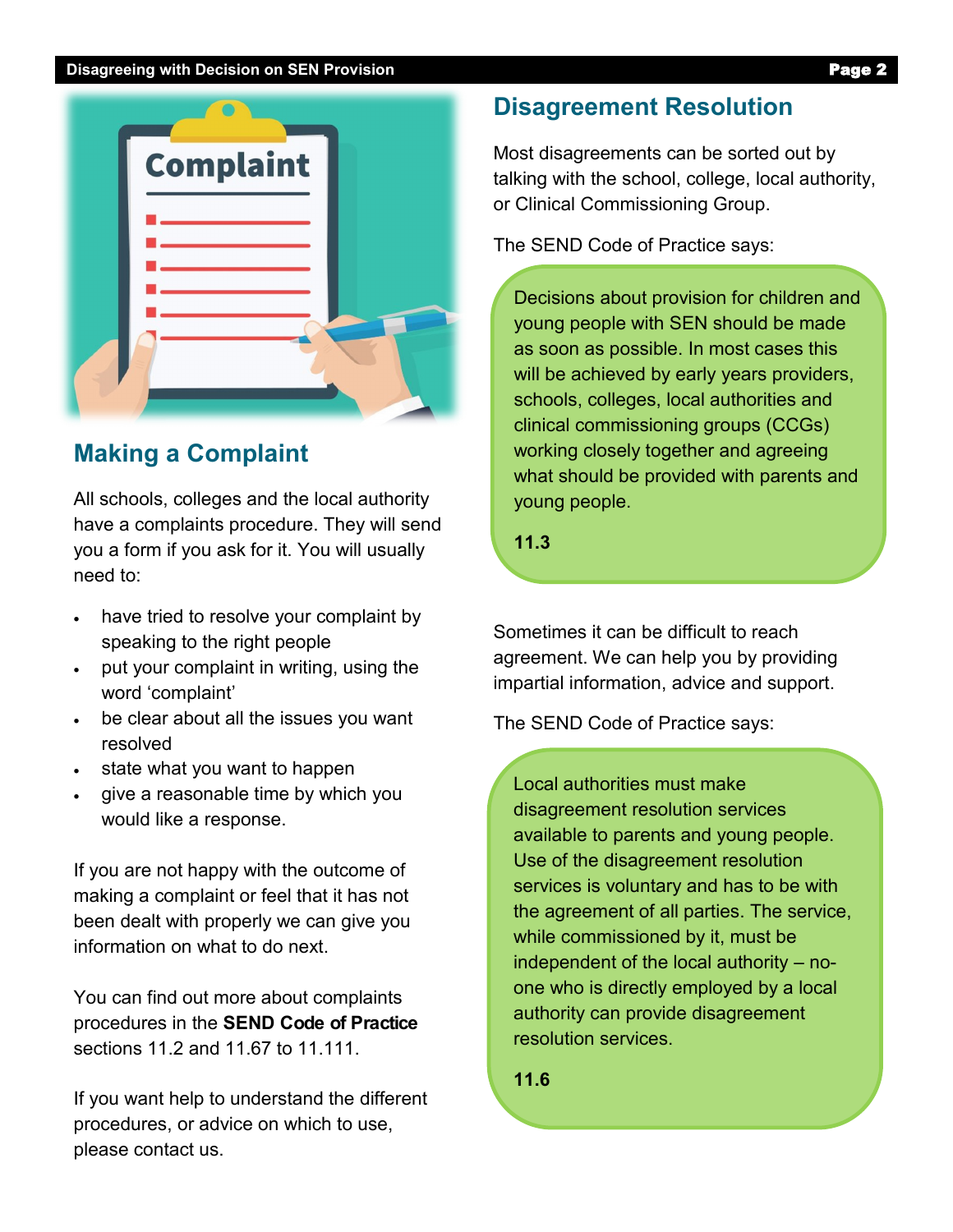#### **SENDIASS Leicester** Page 3

The Together Trust is an independent service that will provide a trained mediator to facilitate a discussion. The purpose is to look for a way forward that all the parties accept. The service is free and confidential - and you can chose whether to use it.

# **TOGETHER VTRUST**

The disagreement resolution service is there to help **resolve three kinds of disagreement**  between parents or young people and the organisations that are responsible for making provision for children and young people with special educational needs.

These are about:

- how early years providers, schools and further education institutions carry out their **duties for children and young people with SEN**. For local authorities this includes keeping education and care provision under review, assessing needs and drawing up Education, Health and Care plans. For governing bodies and proprietors of schools it includes using their "**best endeavours**" to meet children and young people's SEN.
	- the **special educational provision** made for a child or young person by early years providers, schools or further education institutions. This includes children and young people receiving SEN support and those with EHC plans.

 **health** or **social care provision** when this part of an **EHC needs assessment**, while EHC plans are being drawn up, reviewed or when children or young people are being reassessed.

Disagreement resolution services can also be used:

- during EHC needs assessments
- while EHC plans are drawn up
- while waiting for Tribunal appeals
- at review
- during reassessments.

The Together Trust can help you decide if independent disagreement resolution is the right way forward. To contact the Together Trust ring 0800 0130014 or visit their website.

We can also support you through this process. Contact us to discuss your needs.

You can find out more about disagreement resolution services in the **SEND Code of Practice** sections 11.6 to 11.10.

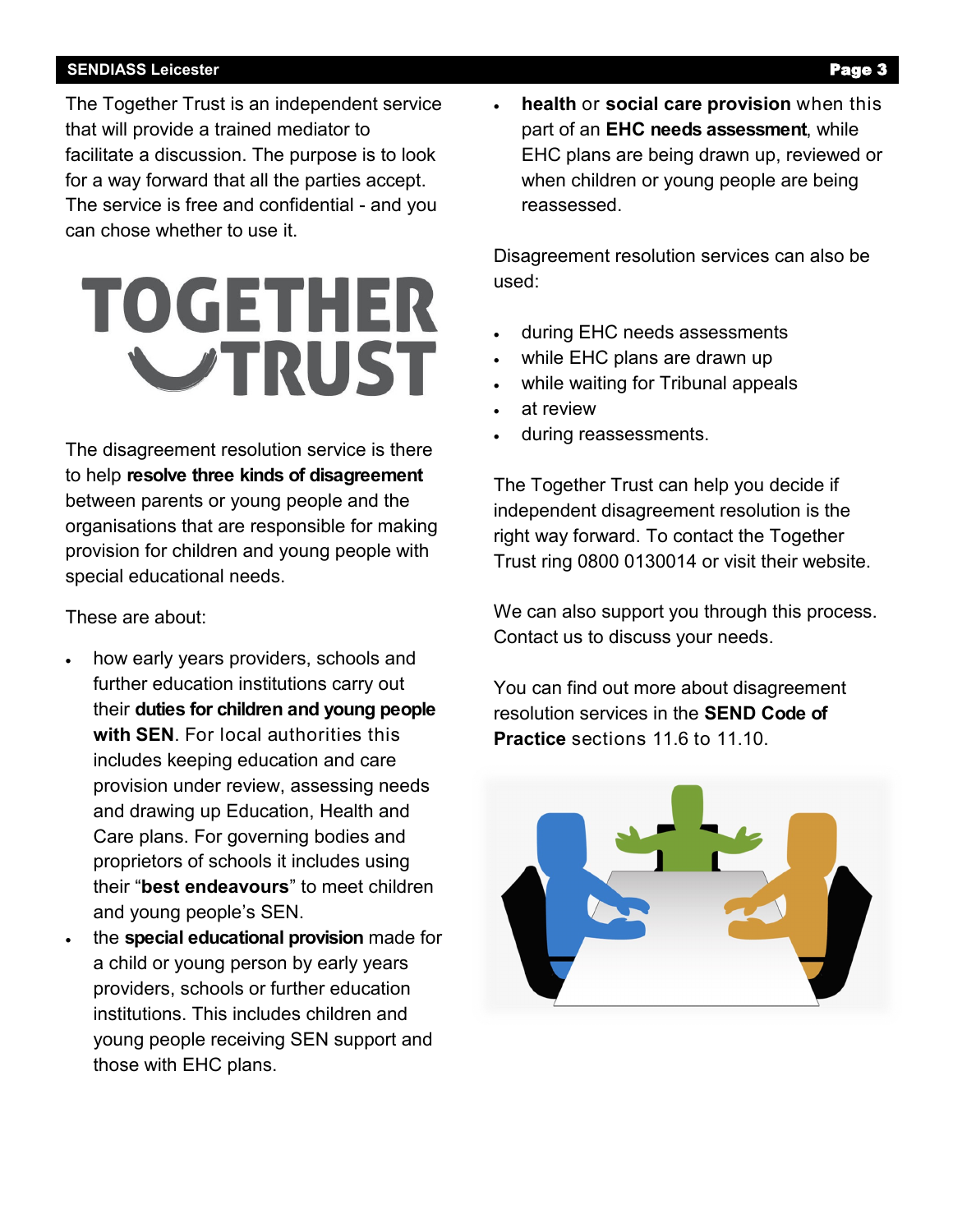### **Mediation**

Mediation is a type of disagreement resolution. The service is free and confidential.

The SEND Code of Practice says:

Mediation can take place following decisions by a local authority not to carry out an EHC needs assessment, not to draw up an EHC plan, after they receive a final EHC plan or amended plan, following a decision not to amend an EHC plan or a decision to cease to maintain an EHC plan.

#### **11.3**

If you wish to register an appeal with the First Tier Tribunal (SEN and disability) you first have to consider mediation. This is called mediation advice. Once you have had the mediation advice you can decide whether you want to go to mediation.

You do not need to seek mediation advice first if the appeal is only about the name of the school, or college, named on the plan, the type of provision specified in the plan or the fact that no school or other institution is named.

If you choose mediation the local authority (or Clinical Commissioning Group) must take part. The meeting will be arranged within 30 days.

An independent mediator runs the meeting. When the meeting has finished the mediator issues you with a certificate within 3 working days. You need this certificate to register an appeal to the First Tier Tribunal.

Mediators must be trained and accredited and are independent of the local authority and Clinical Commissioning Group.

If you decide not to go to mediation the mediation adviser will issue you with a certificate within 3 working days. You will need this certificate to register an appeal to the First Tier Tribunal.



Global Mediation can help you with mediation. To contact them, call 0208 441 1355 or email info@globalmediation.co.uk

We can also support you through this process. Contact us to discuss your needs.

You can find out more about mediation in the **SEND Code of Practice** sections 11.13 to 11.38.

# **Do I have to choose between making a complaint, using disagreement resolution and mediation?**

Usually you can follow more than one route. For example you can still make a complaint if you have already tried disagreement resolution.

We can explain your rights and the different procedures.